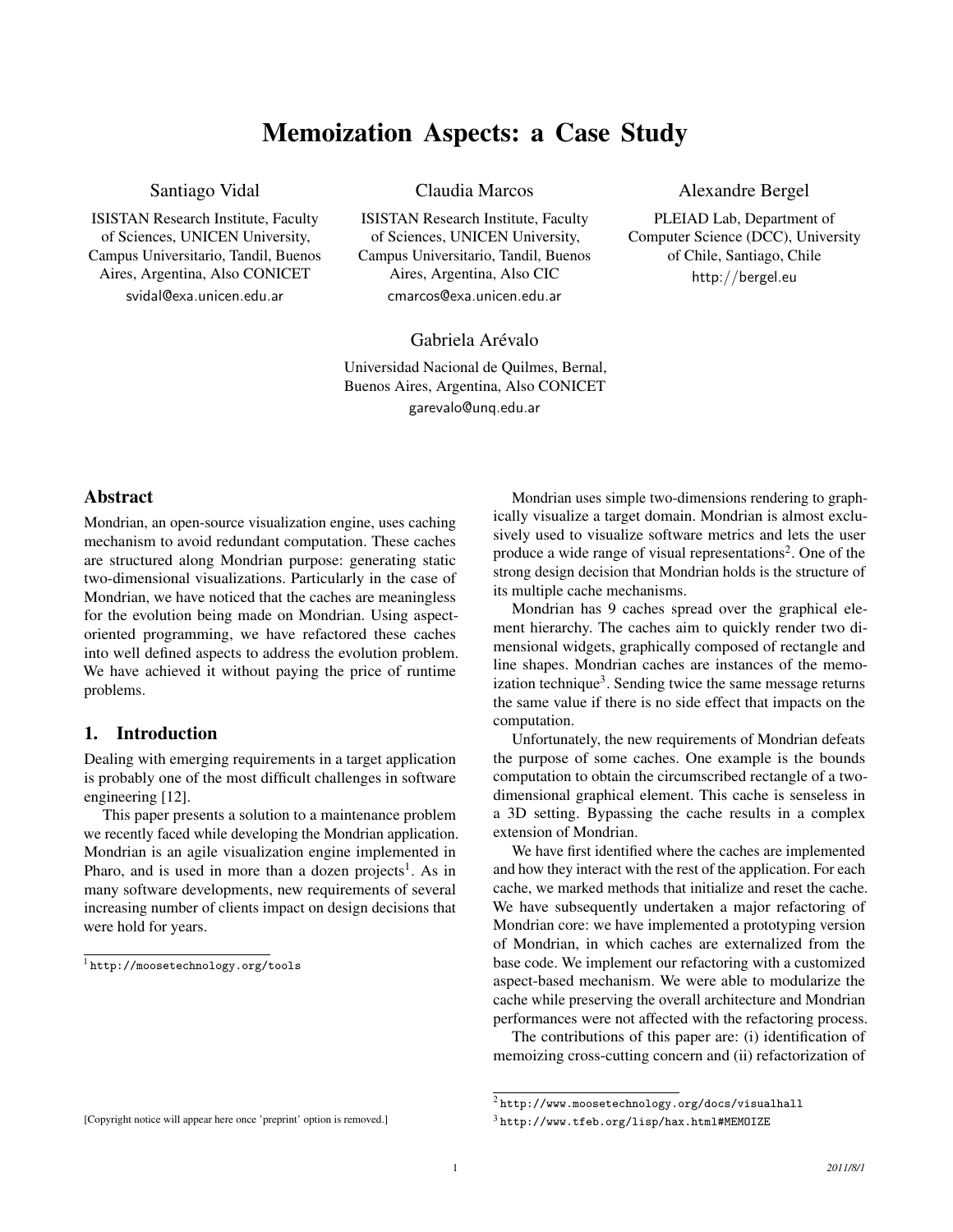these cross-cutting concerns into modular and pluggable aspects.

The paper is structured as follows. Section [2](#page-1-0) shows the problem we faced with when trying to evolve Mondrian. Section [3](#page-2-0) describes the aspect-based solution we adopted. Section [4](#page-6-0) presents the impacts of our solution on Mondrian. Section [5](#page-7-0) briefly summarizes the related work. Section [6](#page-8-1) presents some conclusions.

# <span id="page-1-0"></span>2. Making Mondrian Evolve

This section details a maintenance problem we have faced with when developing Mondrian.

#### 2.1 Turning Mondrian into a framework

Mondrian<sup>[4](#page-1-1)</sup> is an agile visualization library [\[11\]](#page-8-2). A domain specific language is provided to easily define interactive visualizations. Visualizations are structured along a graph structure, made of nested nodes and edges. Mondrian is a crucial component, used in more than a dozen independent projects. To meet clients performance requirements, Mondrian authors are focused on providing a fast and scalable rendering. To that purpose, Mondrian contains a number of caches to avoid redundant code executions.

Mondrian is on the way to become a visualization engine framework more than a library as it is currently. It is now used in situations that were not originally planned. For example, it has been used to visualize the real-time behavior of animated robots<sup>[5](#page-1-2)</sup>, 3D visualizations<sup>[6](#page-1-3)</sup>, whereas it has been originally designed to visualize software source code using plain 2D drawing [\[8\]](#page-8-3). The caches that are intensively used when visualizing software are not useful and may even be a source of slowdown and complexity when visualizing animated robots.

## 2.2 Memoization

Memoization is an optimization technique used to speed up an application by making calls avoid repeating the similar previous computation. Consider the method absoluteBounds that any Mondrian element can answer to. This method determines the circumscribed rectangle of the graphical element:

```
MOGraphElement>>absoluteBounds
   absoluteBoundsCache
      ifNotNil: [ ^ absoluteBoundsCache ].
    absoluteBoundsCache :=
      self shape absoluteBoundsFor: self
```
The method absoluteBoundsFor: implements a heavy computation to determine the smallest rectangle that contains all the nested elements. Since this method does not perform any global side effect, the class MOGraphElement defines an instance variable called absoluteBoundsCache which is initialized at the

first invocation of absoluteBounds. Subsequent invocations will therefore use the result previously computed.

Obviously, the variable absoluteBoundsCache needs to be set to nil when the bounds of the element are modified (*e.g.,* adding a new nested node, drag and dropping).

#### 2.3 Problem

Mondrian intensively uses memoization for most of its computation. A user-performed interaction that leads to an update invalidates the visualization, since the cache need to be recomputed. These memoizations were gradually introduced over the development of Mondrian (which started in 2006). Each unpredictable usage, such as for example visualization of several inner nodes, leaded to a performance problem that has been solved using a new memoization. There are about 32 memoizations in the current version of Mondrian.

These caches have been modified along the common usage of Mondrian. Visualizations produced are *all* static and employ colored geometrical objects.

Extending the range of applications for Mondrian turns some of the caches senseless. For example absoluteBoundsCache has no meaning in the three-dimensional version of Mondrian since the circumscribed rectangle is meaningful only with two dimensions.

*Using delegation.* We first tried to address this problem by relying only on explicit objects, one for each cache. This object would offer the needed operations for accessing and resetting a cache.

As exemplified with the method absoluteBounds given above, the caches are implemented by means of dedicated instance variables defined in the Cache class. That is to say, each cache is associated with an instance variable. In this way, a variable of the Cache class, called generalCache, is defined in the MOGraphElement class. Through this variable the different caches can be accesed with the method cacheAt:( key) where key is a string with the name of the cache.

Figure [1](#page-3-0) illustrates this situation where a graph element has one instance of the Cache class, itself referencing to many instances of CacheableItem, one for each cache.

Below we show how the method absoluteBounds is written following this approach:

```
MOGraphElement>>absoluteBounds
   (generalCache cacheAt: 'absoluteBoundsCache')
     ifCacheNil: [
   (generalCache cacheAt: 'absoluteBoundsCache')
   putElement: (self shape absoluteBoundsFor: self)].
     ^ (generalCache cacheAt: 'absoluteBoundsCache')
     getInternalCache.
```
As we observe, with this approach the different instance variables related with the caches are replaced by a unique variable called generalCache. On the other hand, the legibility of the method is deteriorated as well as the performance.

*Significant overhead.* This modularization solely based on delegating messages has a significant overhead at execution

<span id="page-1-1"></span><sup>4</sup> <http://www.moosetechnology.org/tools/mondrian>

<span id="page-1-2"></span><sup>5</sup> <http://www.squeaksource.com/Calder.html>

<span id="page-1-3"></span><sup>6</sup> <http://www.squeaksource.com/Klotz.html>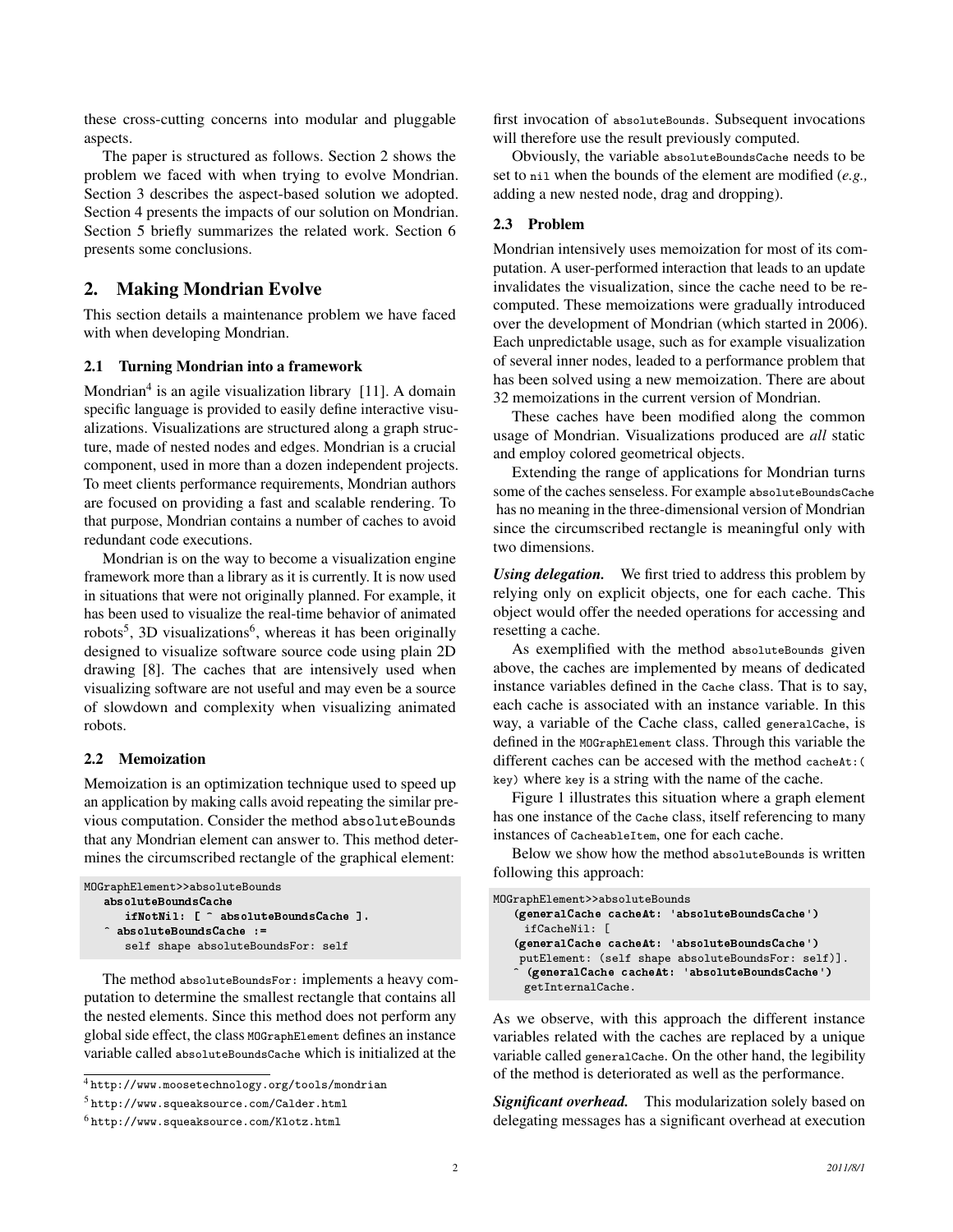time due to the additional indirection. The separation of this concern is not a trivial problem. Specifically, when we use this solution, the caches mechanism was 3 to 10 times slower, with the delay proportional to the number of elements.

#### 2.4 Requirement for refactoring

Refactoring Mondrian is a task to be performed carefully. In particular, the refactoring has the following constraints:

- All cache accesses have to be identified. This is essential to have all the caches equally considered.
- No cost of performance must be paid, else it defeats the whole purpose of the work.
- Readability must not be reduced.

### <span id="page-2-0"></span>3. Aspect-based Refactoring

The goal of the refactoring is the separation of the *Cache Concern* from the four essential classes of *Mondrian*: *MO-GraphElement* and its subclasses (*MOEdge*, *MONode*, and *MORoot*). These classes have 235 methods and more than 1000 lines of codes in total.

#### 3.1 Identifying caches

The first step of the refactoring is identifying the caches. This initial identification of the caches is done with the information provided by the developers of Mondrian and is based on knowing the variables related to the caches and the places where they are used. The caches are mostly identified by browsing the methods in which the caches variables are referenced and accessed. Nine different caches are found in Mondrian: *cacheShapeBounds*, *cacheForm*, *boundsCache*, *absoluteBoundsCache*, *elementsToDisplayCache*, *lookupNodeCache*, *cacheFromPoint*, *cacheToPoint*, and *cacheBounds*. Each of them has a different internal structure according to what is stored: *boundsCache* will hold an instance of the class Rectangle and *cacheForm* an instance of a bitmap Forms, for example.

After this initial identification, the fragment of codes in which the caches are used are grouped together based on the purpose of its use (*e.g.,* saving information, obtaining the data stored). Each group is associated with different activities:

- Initialize and reset the cache: the fragments of code in this group initialize or reset a cache variable putting them in nil or creating an instance of an object.
- Retrieve the cache value: this group obtains the information that is saved in a cache.
- Store data in the cache: the code fragments grouped here store information into a cache variable.

These groups allow the identification of code patterns that are repeated when using the caches. An aspect refactoring is associated for each found pattern [? ]. These code patterns are described in the following subsections.

#### <span id="page-2-1"></span>3.2 Pattern description

We identified 5 code patterns based on Mondrian source code and we describe them below. Each pattern is described with a relevant typical occurrence, the number of occurrences we found in Mondrian and an illustration.

*Reset Cache.* A cache has to be invalidated when its content has to be updated. We refer to this action as reset. The code to express a reset is *cache:=resetValue* where *resetValue* and the initial value the cache should have. Typically, the *reset-Value* depends on the type of the stored value. It could be nil, an empty dictionary, or a particular value (*e.g.,* 0@0). Eighteen occurrences of this pattern are found in Mondrian. We found that in some occurrences the reset of the caches is performed before the logic of the method, and other methods in which the reset must be done after. For example, the method MOGraphElement>>shapeBoundsAt:put: resets the caches *absoluteBoundsCache* and *boundsCache* before modifying the cache cacheShapeBounds. In contrast, the method MONode >>translateBy:bounded: resets the caches *boundsCache* and *absoluteBoundsCache* after executing most of the statements of the method.

Consider the method MOGraphElement>>resetCache. This method is called whenever the user drags and drops a graphical element. In this method, the *Reset Cache* pattern is repeated in four occasions to reset the caches *boundsCache*, *absoluteBoundsCache*, *cacheShapeBounds*, and *elementsToDisplayCache*. In this case, the reset of the caches can be done before or after the execution of the methods *resetElementsToLookup* and *resetMetricCaches*.

MOGraphElement>>resetCache self resetElementsToLookup. boundsCache := nil. absoluteBoundsCache := nil. cacheShapeBounds :=SmallDictionary new. elementsToDisplayCache := nil. self resetMetricCaches

*Lazy Initialization.* In some situations it is not relevant to initialize the cache before it is actually needed. This happens when a graphical element is outside the scrollbar visual frame: no cache initialization is required for a graphical element if the element is not displayed. These caches are relevant only when the user actually sees the element by scrolling the visualization. Typically, the structure of this pattern is: *ˆ cache ifNil:[cache:=newValue]*. Mondrian contains five occurrences of a lazy cache initialization. Consider the method bounds:

MOEdge>>bounds ^ boundsCache ifNil:[boundsCache:= self shape computeBoundsFor: self ].

The circumscribed rectangle is returned by computeBoundsFor: and is performed only when an edge is actually visible (bounds is used in drawOn:, the rendering method).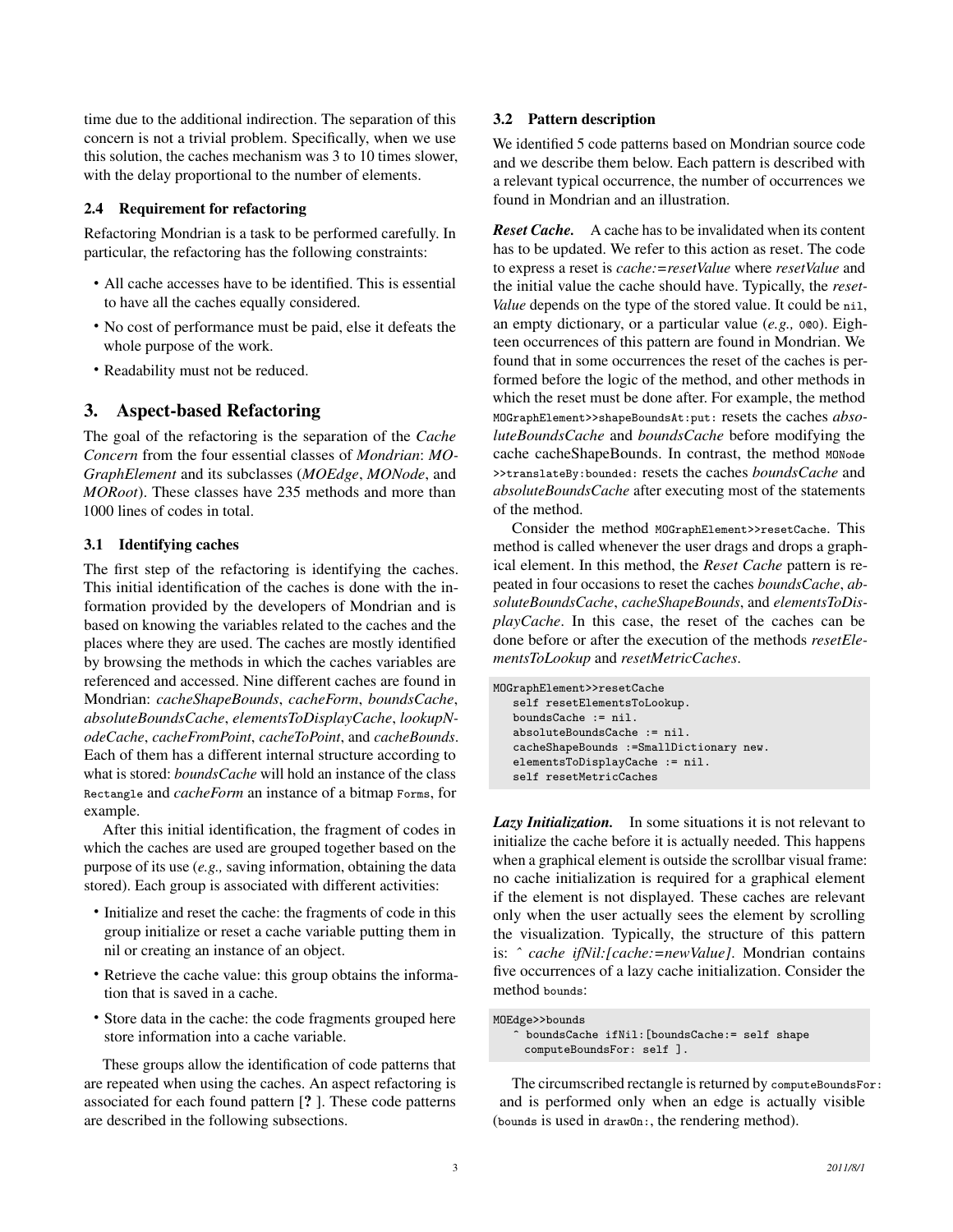<span id="page-3-0"></span>

Figure 1. Cache behavior delegation.

*Cache Initialization.* This pattern represents a situation in which a value is assigned to a cache. The structure of the pattern is only an assignment: *cache := aValue*. This pattern is found in three occasions. Consider the method cacheCanvas:

```
MOGraphElement>>cacheCanvas: aCanvas
   cacheForm:= aCanvas form
     copy: ((self bounds origin + aCanvas origin-(1@1))
            extent: (self bounds extent + (2@2))).
```
The method cacheCanvas: is invoked only during testing in order to verify some characteristics of the caches such as their effectiveness.

*Return Cache.* This pattern shows the situation in which a cache is accessed. The structure of the pattern is the return of the cache: *return cache*. This pattern is found in four occasions. Next, the method shapeBounds is presented as an example in which *cacheShapeBounds* is accessed.

```
MOGraphElement>>shapeBounds
    ^ cacheShapeBounds
```
*Cache Loaded.* This pattern checks whether one cache or more are initialized or conversely, if they are not nil. So, the structure of the pattern for a single cache is *cache != nil*. This pattern is found in two occasions. Next the method *isCacheLoaded* is presented as an example of this pattern.

```
MOGraphElement>>isCacheLoaded
   ^cacheForm notNil.
```
Additionally, Table [1](#page-4-0) gives the occurrences of each pattern in the MOGraphElement hierarchy, the methods involved in each pattern, and the caches related with a pattern.

Figure [2](#page-4-1) shows the distribution of the caches over the main Mondrian classes, methods in which the caches are used, and the classes where each cache is defined. As we observe, the caches are used and defined across the whole class hierarchy.

#### 3.3 Cache concerns as aspects

Once the code patterns are identified, we set up strategies to refactor them. The goal of the refactorization is the separation of these patterns from the main code without changing the overall behavior, enforced by an extended set of unit tests.

The refactoring is performed by encapsulating each of the nine caches into an aspect. Aspect definition weaving is achieved via a customized AOP mechanism based on code annotation and source code manipulation.

The refactoring strategy used is: for each method that involves a cache, the part of the method that directly deals with the cache is removed and the method is annotated. The annotation is defined along the cache pattern associated to the cache access removed from the method. The annotation structure is <*patternCodeName: cacheName*> where *cacheName* indicates the name of the cache to be considered and *patternCodeName* indicates the pattern code to be generated. For example, the annotation <*LazyInitializationPattern: #absoluteBoundsCache*> indicates that the *Lazy Initialization* pattern will be "weaved" for the cache *absoluteBoundsCache* in the method in which the annotation is defined.

The weaving is done via a customized code injection mechanism. For each annotation a method may have, the code injector performs the needed source code transformation to use the cache. Specifically, the weaving is achieved through the following steps:

1. A new method is created with the same name that the method that contains the annotation but with the prefix "compute" plus the name of the class in which is defined. For example, given the following method:

```
MOGraphElement>>absoluteBounds
   <LazyInitializationPattern: #absoluteBoundsCache>
     self shape absoluteBoundsFor: self
```
a new method called computeMOGraphElementAbsoluteBounds is created.

2. The code of the original method is copied into the new one.

```
MOGraphElement>>computeMOGraphElementAbsoluteBounds
     self shape absoluteBoundsFor: self
```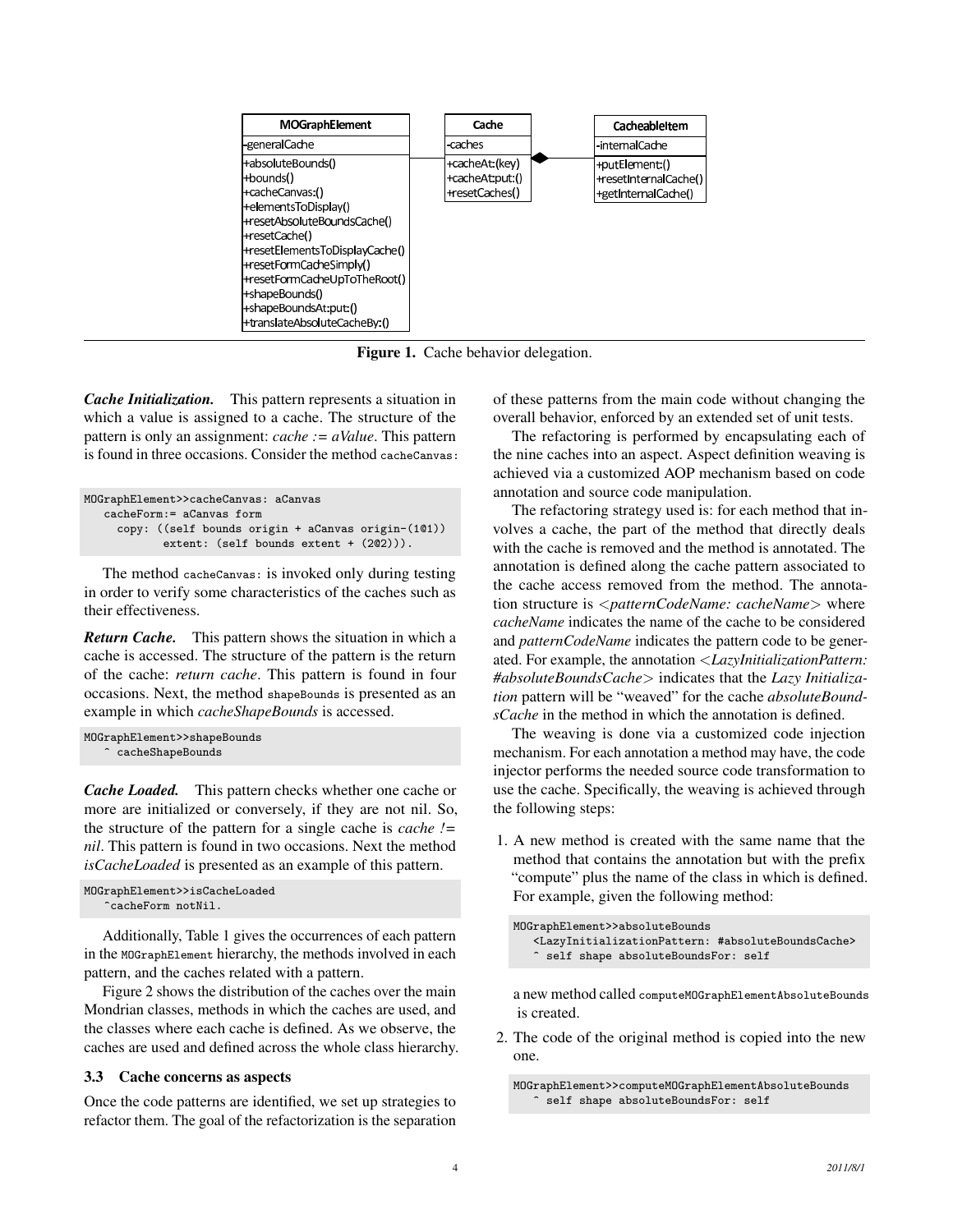<span id="page-4-0"></span>

| Cache               | Occurrences    | Methods involved | Caches involved         |
|---------------------|----------------|------------------|-------------------------|
| Reset Cache         | 18             | 10               | boundsCache,<br>abso-   |
|                     |                |                  | luteBoundsCache,        |
|                     |                |                  | cacheShapeBounds, ele-  |
|                     |                |                  | mentsToDisplayCache,    |
|                     |                |                  | cacheForm, cacheFrom-   |
|                     |                |                  | Point, cacheToPoint     |
| Lazy Initialization | 5              | 5                | elementsToDisplayCache, |
|                     |                |                  | absoluteBound-          |
|                     |                |                  | sCache, boundsCache,    |
|                     |                |                  | cacheBounds             |
| Cache Initializa-   | 3              | 3                | cacheForm, cacheFrom-   |
| tion                |                |                  | Point, cacheToPoint     |
| Return Cache        | 4              | 4                | cacheShapeBounds,       |
|                     |                |                  | cacheForm, cacheFrom-   |
|                     |                |                  | Point, cacheToPoint     |
| Cache Loaded        | $\mathfrak{D}$ | $\mathfrak{D}$   | cacheForm, cacheFrom-   |
|                     |                |                  | Point, cacheToPoint     |
| Total               | 32             | 24               |                         |

Table 1. Cache Concern scattering summary.

<span id="page-4-1"></span>

Figure 2. Pattern locations in the MOGraphElement hierarchy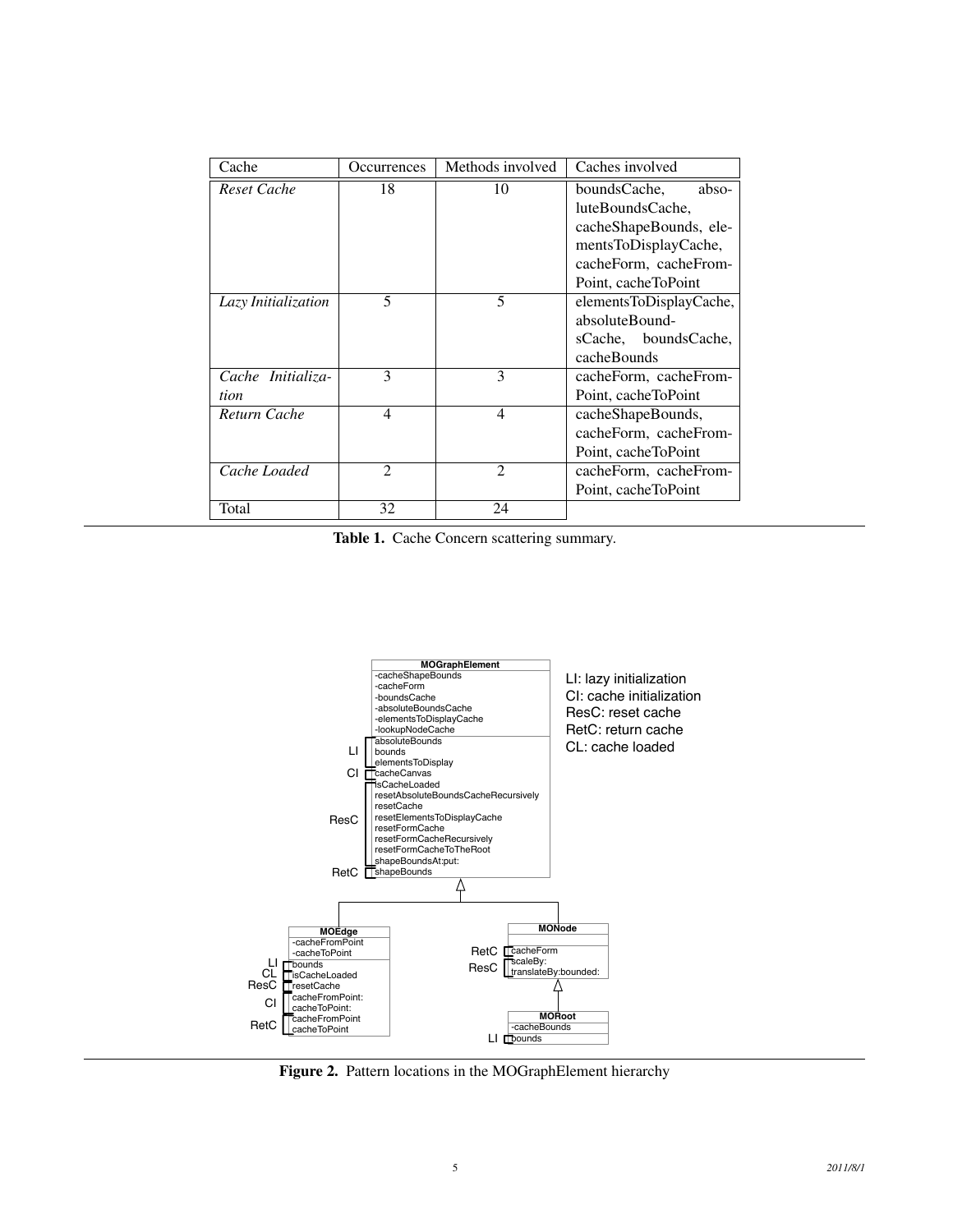3. The code inside the original method is replaced by the code automatically generated according to the pattern defined in the annotation. This generated method contains a call to the new one of the Step 1.

| MOGraphElement>>absoluteBounds             |  |  |
|--------------------------------------------|--|--|
| absoluteBoundsCache                        |  |  |
| ifNotNil: [ ^ absoluteBoundsCache].        |  |  |
| - absoluteBoundsCache:                     |  |  |
| (self computeMOGraphElementAbsoluteBounds) |  |  |
|                                            |  |  |

In order to automatically generate the code to be injected, the code weaver uses a class hierarchy (Figure [3\)](#page-6-1), rooted in the abstract CachePattern class. CachePattern class contains the methods needed to process annotations (called pragmas in the Pharo terminology). Each subclass overrides the method generateMethodWith: to perform the source code manipulation.

Next, we present the refactorings applied to each code pattern.

*Reset Cache.* In order to refactor this pattern each statement that resets a cache was extracted using an annotation. The annotation contains the cache to be resetted. Since in some cases the resets are done at the beginning of a method and others at the end, a hierarchy of Reset Cache pattern is created. Figure [3](#page-6-1) shows this hierarchy, which is composed of the classes *AbstractResetCachePattern*, *BeforeResetCachePattern*, and *AfterResetCachePattern*. The annotations are defined in the classes at the bottom of the hierarchy as <BeforeResetCachePattern: cacheName> and <AfterResetCachePattern: cacheName> respectively. For example, in the case presented in Section [3.2](#page-2-1) of the method *resetCache*, an annotation is defined for each reset of a cache leaving a cleaner code in the method. In this case, all the resets are done before the method call, so the used annotations are the ones defined by *BeforeResetCachePattern*. Even though the order of calls is changed (in comparison with the original method), the method behavior is not modified. The code to be generated will reset the cache defined in the annotation. Following, the refactored code is presented:

| MOGraphElement>>resetCache                                                 |                                                                                  |  |
|----------------------------------------------------------------------------|----------------------------------------------------------------------------------|--|
|                                                                            | <beforeresetcachepattern: #absoluteboundscache=""></beforeresetcachepattern:>    |  |
|                                                                            | <beforeresetcachepattern: #elementstodisplaycache=""></beforeresetcachepattern:> |  |
| <beforeresetcachepattern: #boundscache=""></beforeresetcachepattern:>      |                                                                                  |  |
| <beforeresetcachepattern: #cacheshapebounds=""></beforeresetcachepattern:> |                                                                                  |  |
| self resetElementsToLookup.                                                |                                                                                  |  |
| self resetMetricCaches                                                     |                                                                                  |  |

The methods *resetElementsToLookup* and *resetMetric-Caches* perform additional actions that do not involve the cache variables. For this reason they remain in the method *resetCache*.

After the code injection, the method *resetCache* is transformed into:

```
MOGraphElement>>resetCache
   absoluteBoundsCache:=nil.
   elementsToDisplayCache:=nil.
```

```
boundsCache:=nil.
cacheShapeBounds:=SmallDictionary new.
self computeMOGraphElementresetCache
```
where the method computeMOGraphElementresetCache is:

```
MOGraphElement>>computeMOGraphElementresetCache
  self resetElementsToLookup.
   self resetMetricCaches
```
This mechanism of injection of the generated code is the same for the rest of the patterns.

*Lazy Initialization.* To refactor this pattern the precondition checking is contained into an annotation defined as <LazyInitializationPattern: cacheName>. Given that the cache is initialized with a value when the precondition fails, the original method is modified to return this value. For example, in the case of the method *bounds* introduced in the previous section, the code related to the cache is extracted using the annotation and only the value to initialize the cache remains in the method as shown the code below:

MOEdge>>bounds

<LazyInitializationPattern: #boundsCache> self shape computeBoundsFor: self.

Thus, the code to be generated in this example will be *boundsCache ifNotNil: [ ˆ boundsCache]. ˆ boundsCache:= computeMOEdgeBounds.*

*Cache Initialization.* The refactorization of this cache is similar to the last one. Given that the structure of the pattern is an assignment, the first section of the assignment (*cacheName:=*) will be generated automatically by the weaver using an annotation <CacheInitializationPattern: cacheName>. The value at which the cache is initialized constitutes the method body. In the case of the example presented in Section [3.2,](#page-2-1) the refactored code is shown below:

```
MOGraphElement>>cacheCanvas: aCanvas
   <CacheInitializationPattern: #cacheForm>
   (aCanvas form copy: ((self bounds origin + aCanvas
     origin
   - (1@1)) extent: (self bounds extent + (2@2)))).
```
*Return Cache.* In this refactorization the entire return clause is encapsulated by the annotation. The annotation is defined as <ReturnCachePattern: cacheName>. Following, the refactored code of the example shown in the last section is presented:

```
MOGraphElement>>shapeBounds
  <ReturnCachePattern: #cacheShapeBounds>
```
*Cache Loaded.* In order to refactor this pattern the cache checking is encapsulated by an annotation defined as <Cache-LoadedPattern: cacheName>. The code generated contains a sentence in which the checking is done for all the caches defined in the annotations of this pattern contained in a method. In the case of the example presented in Section [3.2,](#page-2-1) the refactored code is shown below: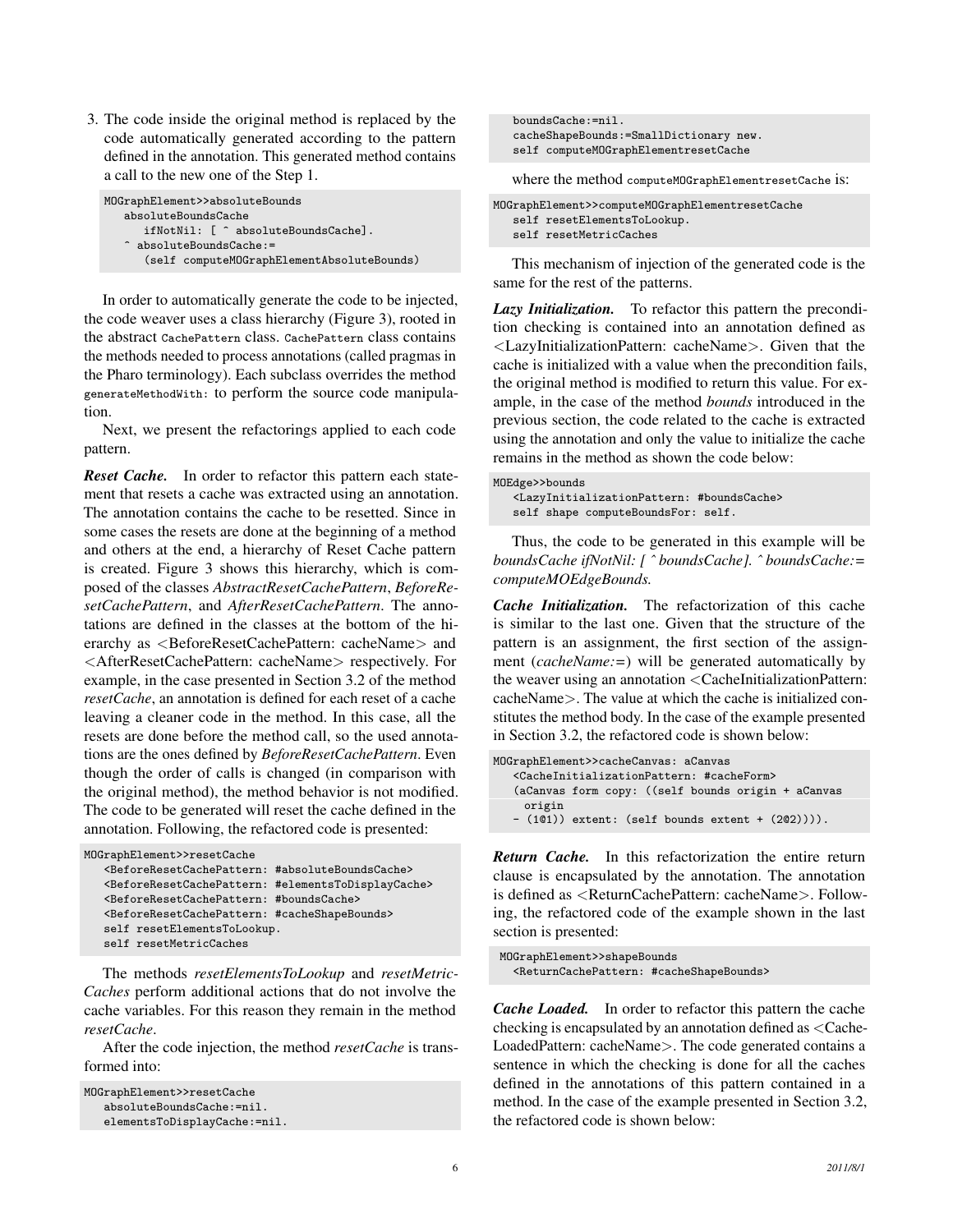<span id="page-6-1"></span>

Figure 3. Pattern hierarchy.

```
MOGraphElement>>isCacheLoaded
   <CacheLoadedPattern: #cacheForm>
```
Using restructurings based on the patterns, the *Cache Concern* is refactorized properly in more than 85% of the methods of the MOGraphElement hierarchy that uses one or more caches. Some uses of the caches are not encapsulated by means of cache patterns because (1) the code belongs to a cache pattern but the code related with the cache is tangled with the main concern, or (2) the code does not match with any of the described patterns. For example, the following method

```
MOGraphElement>>nodeWith: anObject ifAbsent: aBlock
   | nodeLookedUp |
   lookupNodeCache ifNil: [ lookupNodeCache :=
    IdentityDictionary new ].
   lookupNodeCache at: anObject ifPresent: [ :v | ^ v ].
  nodeLookedUp := self nodes detect: [:each | each
    model = anObject ] ifNone: aBlock.
   lookupNodeCache at: anObject put: nodeLookedUp.
    ^ nodeLookedUp
```
could not be refactored because the cache *lookupNodeCache* is used to make different computations across the whole method by which is closely tied to the main concern. These uses of the caches that are not encapsulated by using the described patterns are also refactored by means of annotations. For these cases a *Generic AOP* pattern is used. The used annotations have the structure <*cache: cacheName before: beforeCode after: afterCode* > where *cache* indicates the name of the cache to be injected. The before and after clauses indicate the source code that will be injected and when it will be injected in regard to the execution of the method. That is to say, the code inside the original method will be replaced by the code pointed out in the before clause of the annotation, a call to the new method will be added, and the code contained in the after clause of the annotation will be added at the end. For example, the refactorization of the method presented previously is

```
MOGraphElement>>nodeWith: anObject ifAbsent: aBlock
   <cache: #lookupNodeCache before:' lookupNodeCache
     ifNil: [lookupNodeCache := IdentityDictionary new ].
   lookupNodeCache at: anObject ifPresent: [ :v | ^ v ].
   ^lookupNodeCache at: anObject put: (' after: ' )'>
   | nodeLookedUp |
   nodeLookedUp := self nodes detect: [:each | each
    model = anObject ] ifNone: aBlock.
    ^ nodeLookedUp
```
As we see, all the code with references to the cache *lookupNodeCache* are encapsulated into the before clause of the annotation.

# <span id="page-6-0"></span>4. Results

The presented patterns are used to compose the caches behavior improving the maintenance of the system. In this line, the contribution of the approach is twofold. First, the mechanism of encapsulation and injection could be used to refactor the current Mondrian caches (and also those ones that may be introduced in the future) improving the code reuse. Second, the code legibility is increased because the *Cache Concern* is extracted from the main concern leaving a cleaner code.

The cache composition is achieved during the injection phase. As the different pieces of code that are related to the cache are encapsulated by means of the patterns restructurings, an implicit process of division of the complexity of the caches behavior is achieved. That is to say, this kind of approach helps the developer by splitting the caches behavior in small fragments of code. These fragments of code are encapsulated by the patterns restructurings and they are finally composed during the injection phase. For example, the functionality related to the cache *absoluteBoundsCache* is refactored by the patterns *Reset Cache, Lazy Initialization*, and *Cache Initialization*.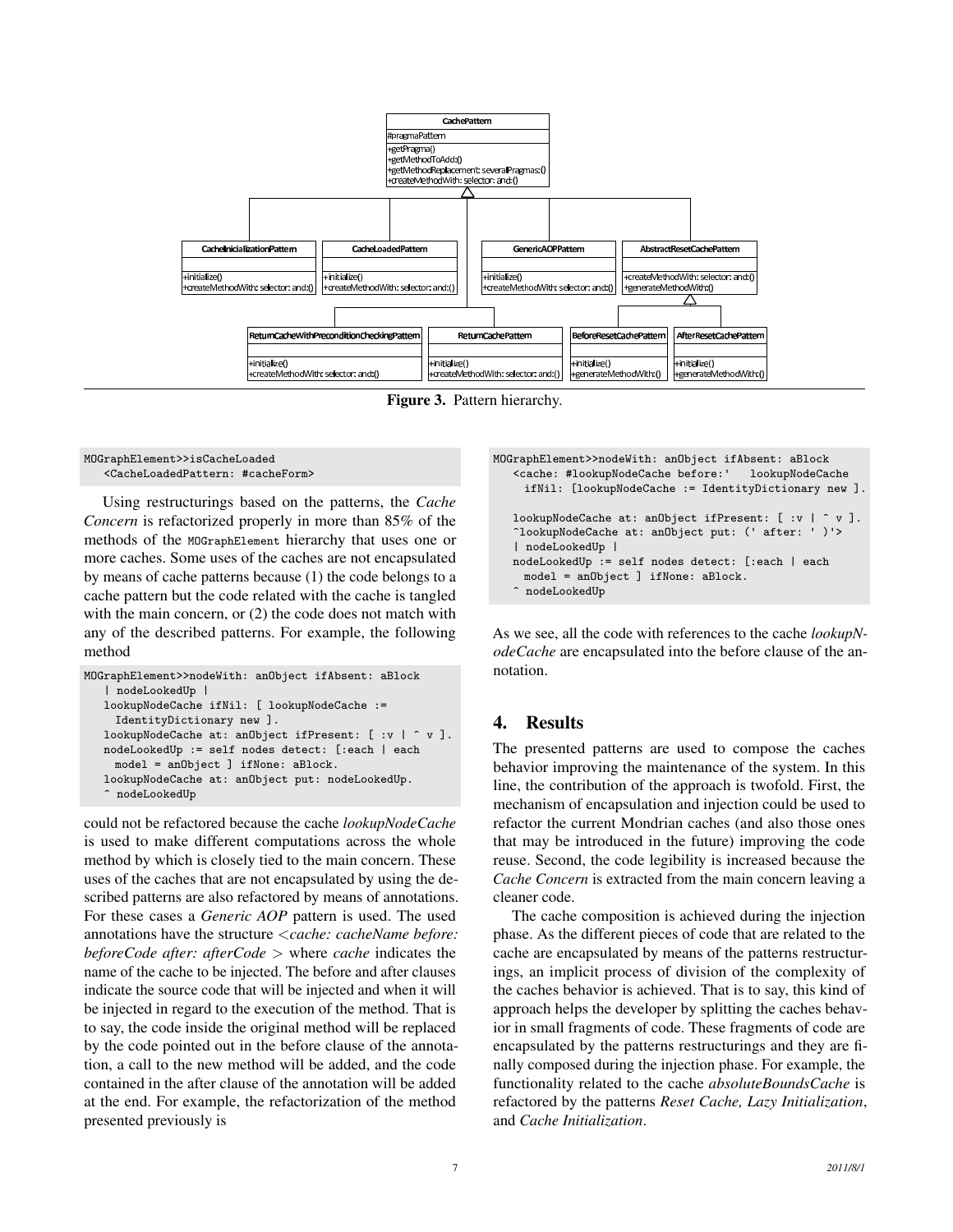One of the main priorities of the refactoring is to not affect the performance of the system. For this reason a group of benchmarks were measured in order to evaluate the cache performance when a set of nodes and edges are displayed. The variations of performance between the system before and after applying refactorings that we observe are not significant. That is because, in general, the code after the injection of the caches is the same that the original code before the Mondrian refactoring. There were only minor changes such as the reorder of statements in some methods (without changes in the behavior) and the deletion of methods with repeated code. Figure [4](#page-8-4) shows the details of the benchmarks results, in which the time execution to the nodes and edges visualization were calculated. The results of both benchmarks were average over a total of 10 samples. As we see, as was expected, there are not remarkable variations during these displaying.

*Using cache in the main logic.* This experience has been the opportunity to think again on the implementation of Mondrian. We found one occurrence where a cache variable is not solely used as a cache, but as part of main logic of Mondrian. The method *bounds* contains an access to boundsCache:

```
MOGraphElement >>bounds
   ...
   self shapeBoundsAt: self shape ifPresent: [ :b | ^
    boundsCache := b ].
   ...
MOGraphElement >>translateAbsoluteCacheBy: aPoint
```

```
absoluteBoundsCache ifNil: [ ^ self ].
absoluteBoundsCache := absoluteBoundsCache
 translateBy: aPoint
```
The core of Mondrian is not independent of the cache implementation. The logic of Mondrian relies on the cache to implement its semantics. This is obviously wrong and this situation is marked as a defect<sup>[7](#page-7-1)</sup>.

*Singularity of* #displayOn: Displaying a node uses all the defined caches to have a fast rendering. We were not able to define displayOn: as the result of an automatic composition. The main problem is that this method uses intensively the cache to load and save data during its execution. For this reason, the code related to the cache is very scattered across the method making the restructuration by mean of cache patterns almost unviable. So, this method was restructured using the Generic AOP pattern.

*Reordering.* The injection mechanism may reorder statements in the instrumented method. This is the case of the reset method (which was presented in the previous section). As shown, in this case the caches are resetted at the beginning of the method and after that the methods *resetElementsToLookup* and *resetMetricCaches* are invoked in contrast with the original method in which the former was invoked at the beginning and the former at the end. Even though the order of calls is changed, the behavior of the method is not modified. The consistent behavior was manually and automatically checked.

# <span id="page-7-0"></span>5. Related Work

Our approach is not particularly tied to our code weaver. An approach called AspectS has been proposed for Squeak Smalltalk [\[7\]](#page-8-5). AspectS is a general purpose AOP language with dynamic weaving. Unfortunately, it does not work on Pharo, the language in which Mondrian is written. A new aspect language for Pharo is emerging<sup>[8](#page-7-2)</sup>, we plan to use it in the future.

Several approaches have been presented in order to refactor and migrate object-oriented systems to aspect-oriented ones. Some of these approaches use a low level of granularity focusing on the refactorization of simple languages elements such as methods or fields [\[1,](#page-8-6) [3,](#page-8-7) [5,](#page-8-8) [13,](#page-9-0) [15\]](#page-9-1). On the other hand, other approaches are focused on a high level of granularity. This kind of approaches tries to encapsulate into an aspect an architectural pattern that represents a cross-cutting concern. That is, these approaches are focused on the refactorization of a specific type of concern. Our work is under this category.

Others works that deal with the refactorization in a high level of granularity are discussed next. Da Silva et al. [\[4\]](#page-8-9) present an approach of metaphor-driven heuristics and associated refactorings. The refactorization of the code proposed is applicable on two concerns metaphors. A heuristic represents a pattern of code that is repeated for a specific concern and it is encapsulated into an aspect by means of a set of fixed refactorings. Similarly to the last work, Van der Rijst et al. [\[10,](#page-8-10) [14\]](#page-9-2) propose a migration strategy based on crosscutting concern sorts. With this approach the crosscutting concerns are described by means of concern sorts. In order to refactor the code, each specific crosscutting concern sort indicates what refactorings should be applied to encapsulate it into an aspect.

Hannemman et al. [\[6\]](#page-8-11) present a role-based refactoring approach. Toward this goal the crosscutting concerns are described using abstract roles. In this case the refactorings that are going to be used to encapsulate a role are chosen by the developer in each case. Similar to us, this approach allows the reuse of the description of a crosscutting concern however, it does not mention how the code should be refactored.

Finally, AOP has been used for some mechanisms of cache in the past. Bouchenak et al. [\[2\]](#page-8-12) present a dynamic web caching content approach based on AOP. In order to achieve this goal, a set of weaving rules are specified using AspectJ as aspect-oriented language. In this same line, Loughran and Rashid [\[9\]](#page-8-13) propose a web cache to evaluate an aspect-oriented approach based on XML annotations.

<span id="page-7-1"></span><sup>7</sup> [http://code.google.com/p/moose-technology/issues/](http://code.google.com/p/moose-technology/issues/detail?id=501) [detail?id=501](http://code.google.com/p/moose-technology/issues/detail?id=501)

<span id="page-7-2"></span><sup>8</sup> <http://pleiad.cl/phantom>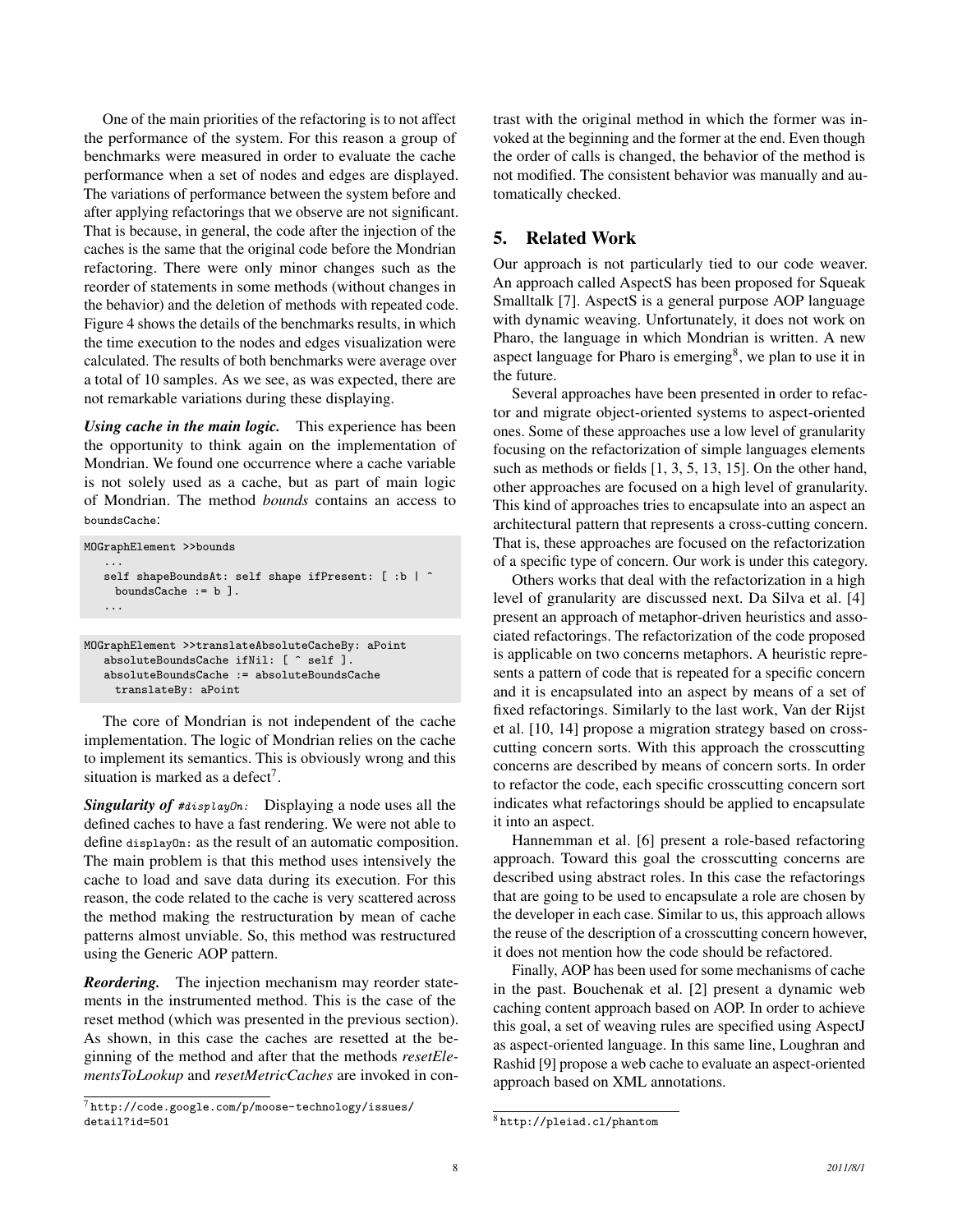<span id="page-8-4"></span>

Figure 4. Benchmark of performance.

# <span id="page-8-1"></span>6. Conclusion

This paper presents a software evolution problem in which early made decisions become less relevant. We have solved this problem by using aspects to encapsulate and separate problematic code from the base business code. The refactoring has been realized without a performance cost. All Mondrian memoization implementations have been refactored into a dedicated aspect.

### References

- <span id="page-8-6"></span>[1] D. Binkley, M. Ceccato, M. Harman, F. Ricca, and P. Tonella. Automated refactoring of object oriented code into aspects. In *ICSM '05: Proceedings of the 21st IEEE International Conference on Software Maintenance*, pages 27–36, Washington, DC, USA, 2005. IEEE Computer Society. ISBN 0-7695-2368-4. doi: http://dx.doi.org/10.1109/ICSM.2005.27.
- <span id="page-8-12"></span>[2] S. Bouchenak, A. L. Cox, S. G. Dropsho, S. Mittal, and W. Zwaenepoel. Caching dynamic web content: Designing and analysing an aspect-oriented solution. In M. van Steen and M. Henning, editors, *Middleware*, volume 4290 of *Lecture Notes in Computer Science*, pages 1–21. Springer, 2006. ISBN 3-540- 49023-X. URL [http://dblp.uni-trier.de/db/conf/](http://dblp.uni-trier.de/db/conf/middleware/middleware2006.html#BouchenakCDMZ06) [middleware/middleware2006.html#BouchenakCDMZ06](http://dblp.uni-trier.de/db/conf/middleware/middleware2006.html#BouchenakCDMZ06).
- <span id="page-8-7"></span>[3] M. Ceccato. Automatic support for the migration towards aspects. In *CSMR '08: Proceedings of the 2008 12th European Conference on Software Maintenance and Reengineering*, pages 298–301, Washington, DC, USA, 2008. IEEE Computer Society. ISBN 978-1-4244-2157-2. doi: http://dx.doi.org/10. 1109/CSMR.2008.4493331.
- <span id="page-8-9"></span>[4] B. C. da Silva, E. Figueiredo, A. Garcia, and D. Nunes. Refactoring of crosscutting concerns with metaphor-based heuristics. *Electron. Notes Theor. Comput. Sci.*, 233:105–125, 2009. ISSN 1571-0661. doi: http://dx.doi.org/10.1016/j.entcs. 2009.02.064.
- <span id="page-8-8"></span>[5] J. Hannemann, T. Fritz, and G. C. Murphy. Refactoring to aspects: an interactive approach. In *eclipse '03: Proceedings of*

*the 2003 OOPSLA workshop on eclipse technology eXchange*, pages 74–78, New York, NY, USA, 2003. ACM. doi: http: //doi.acm.org/10.1145/965660.965676.

- <span id="page-8-11"></span>[6] J. Hannemann, G. C. Murphy, and G. Kiczales. Role-based refactoring of crosscutting concerns. In *AOSD '05: Proceedings of the 4th international conference on Aspect-oriented software development*, pages 135–146, New York, NY, USA, 2005. ACM. ISBN 1-59593-042-6. doi: http://doi.acm.org/10. 1145/1052898.1052910.
- <span id="page-8-5"></span>[7] R. Hirschfeld. Aspects - aspect-oriented programming with squeak. In M. Aksit, M. Mezini, and R. Unland, editors, *NetObjectDays*, volume 2591 of *Lecture Notes in Computer Science*, pages 216–232. Springer, 2002. ISBN 3-540- 00737-7. URL [http://dblp.uni-trier.de/db/conf/](http://dblp.uni-trier.de/db/conf/jit/netobject2002.html#Hirschfeld02) [jit/netobject2002.html#Hirschfeld02](http://dblp.uni-trier.de/db/conf/jit/netobject2002.html#Hirschfeld02).
- <span id="page-8-3"></span>[8] M. Lanza and S. Ducasse. Polymetric views—a lightweight visual approach to reverse engineering. *Transactions on Software Engineering (TSE)*, 29(9):782–795, Sept. 2003. doi: 10.1109/TSE.2003.1232284. URL [http://scg.unibe.ch/](http://scg.unibe.ch/archive/papers/Lanz03dTSEPolymetric.pdf) [archive/papers/Lanz03dTSEPolymetric.pdf](http://scg.unibe.ch/archive/papers/Lanz03dTSEPolymetric.pdf).
- <span id="page-8-13"></span>[9] N. Loughran and A. Rashid. Framed aspects: Supporting variability and configurability for aop. In *ICSR*, volume 3107 of *Lecture Notes in Computer Science*, pages 127–140. Springer, 2004. ISBN 3-540-22335-5. URL [http://dblp.uni-trier.](http://dblp.uni-trier.de/db/conf/icsr/icsr2004.html#LoughranR04) [de/db/conf/icsr/icsr2004.html#LoughranR04](http://dblp.uni-trier.de/db/conf/icsr/icsr2004.html#LoughranR04).
- <span id="page-8-10"></span>[10] M. Marin, A. Deursen, L. Moonen, and R. Rijst. An integrated crosscutting concern migration strategy and its semi-automated application to jhotdraw. *Automated Software Engg.*, 16(2):323– 356, 2009. ISSN 0928-8910. doi: http://dx.doi.org/10.1007/ s10515-009-0051-2.
- <span id="page-8-2"></span>[11] M. Meyer, T. Gîrba, and M. Lungu. Mondrian: An agile visualization framework. In *ACM Symposium on Software Visualization (SoftVis'06)*, pages 135–144, New York, NY, USA, 2006. ACM Press. doi: 10.1145/1148493. 1148513. URL [http://scg.unibe.ch/archive/papers/](http://scg.unibe.ch/archive/papers/Meye06aMondrian.pdf) [Meye06aMondrian.pdf](http://scg.unibe.ch/archive/papers/Meye06aMondrian.pdf).
- <span id="page-8-0"></span>[12] I. Sommerville. *Software Engineering*. Addison Wesley, sixth edition, 2000.